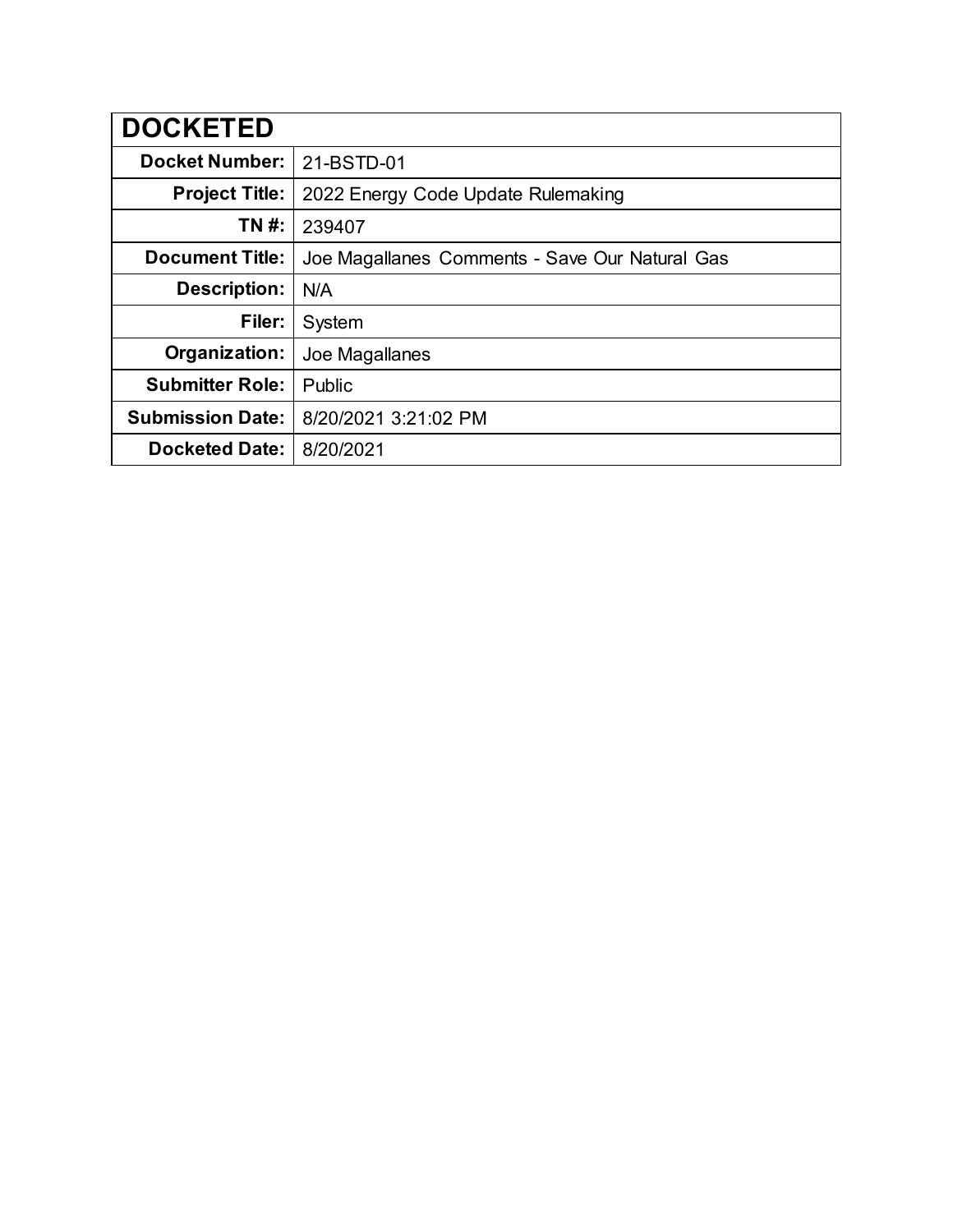Comment Received From: Joe Magallanes Submitted On: 8/20/2021 Docket Number: 21-BSTD-01

## **Save Our Natural Gas**

Additional submitted attachment is included below.